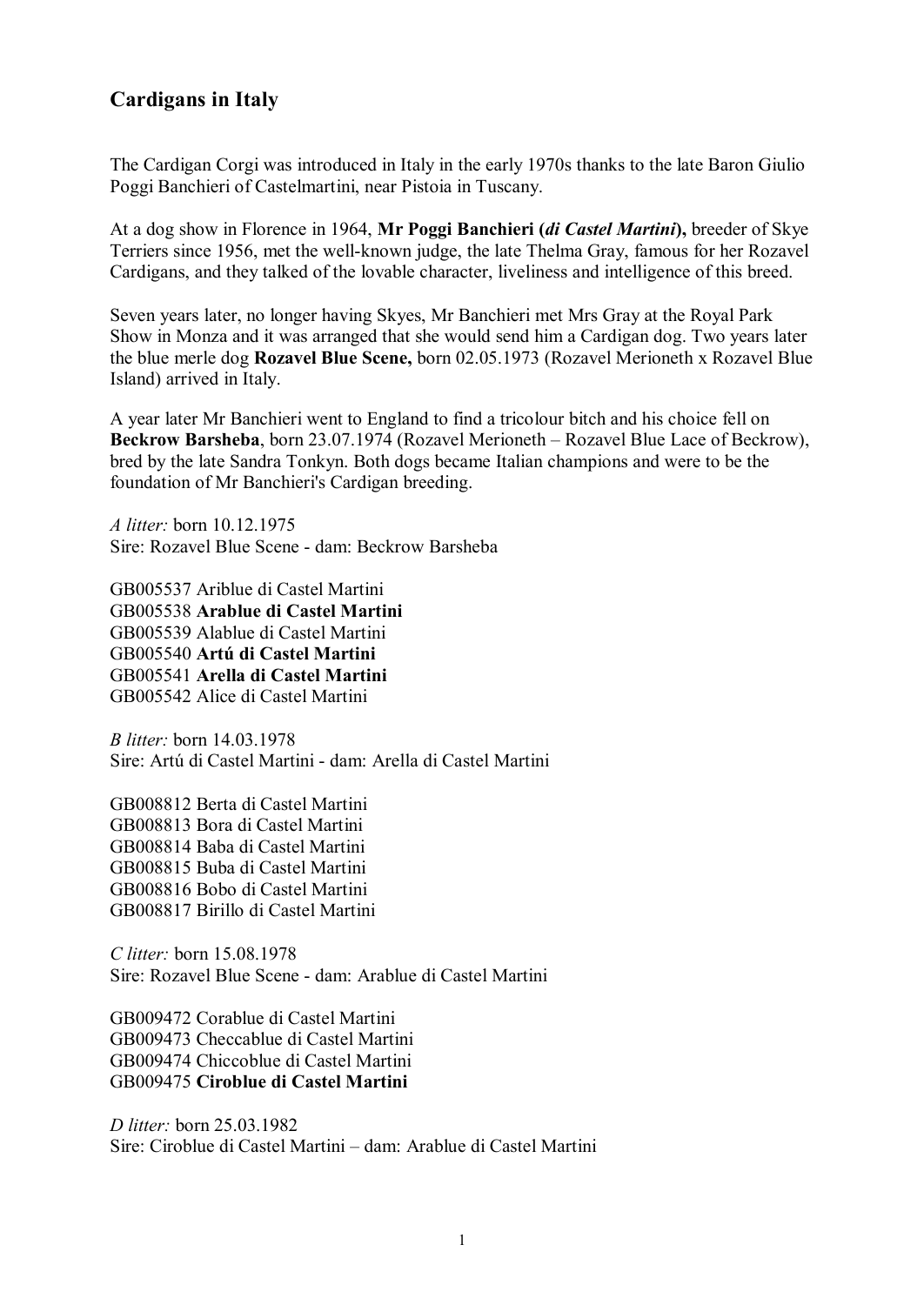GB023916 Dingoblue di Castel Martini GB023917 **Dorotea di Castel Martini**  GB023918 Daria di Castel Martini

*F litter:* born 22.11.1985 Sire: Ciroblue di Castel Martini – dam: Dorotea di Castel Martini

GB029595 Freno di Castel Martini GB029596 Furia di Castel Martini

*G litter:* born 12.10.1987 Sire: Ciroblue di Castel Martini – dam: Dorotea di Castel Martini

GB033661 Geremia di Castel Martini GB033662 Gegia di Castel Martini

Later Mr Poggi Banchieri imported a dog from Mrs J.M. Gwatkin, GB, called **Inveread Silver Ring**, born 08.05.1989 (Ch. Gorthleck Blue Danube x Inveread Black Ice) who became an Italian Champion.

*I litter:* born 23.11.1993 Sire: Inveread Silver Ring – dam: Clode Blackhaderslev

GB049989 India di Castel Martini GB049990 Ira di Castel Martini GB049991 Irina di Castel Martini GB049992 Ilo di Castel Martini GB049993 Icaro di Castel Martini GB049994 Ippo di Castel Martini GB049995 Iuri di Castel Martini GB049996 Ido di Castel Martini (Italian Ch.)

\* \* \* \* \*

**Mr Claude Roséo de Trainé (***Clode***)**, a great dog fancier living in Rapallo, Liguria bought Int. & It. Champion Alablue of Castelmartini from Mr Banchieri. Mr de Trainé also bought three tricolours from Castel Martini's B-litter. None of these four were bred.

Later Mr Roséo de Trainé imported two Cardigans from Denmark: **Tuulantei Blue Wigo** born 16.03.1990 (DKCh. Glendower Buandroed Blueblaidd x DK Ch. Bymil Blackberry), a handsome blue merle dog bred by Tuula-Maija Tammelin, and a brindle point tri bitch, Int. & DKCh. **Glendower Cydymaeth Castiog,** born 05.05.1988 (Elektryon v.'t Ravenest – Sankt-Cardis Judy) bred by the late Eva Blaabjerg. These two were the foundation stock of Mr Trainé's Cardigan breeding:

1st litter born 21.05.1991 Sire: Tuulantei Blue Wigo – dam: Glendower Cydymaeth Castiog

GB043239 **Clode Bleujorring** GB043240 Clode Hillerod GB043441 **Clode Blackholbaek** GB043242 **Clode Blackhaderslev**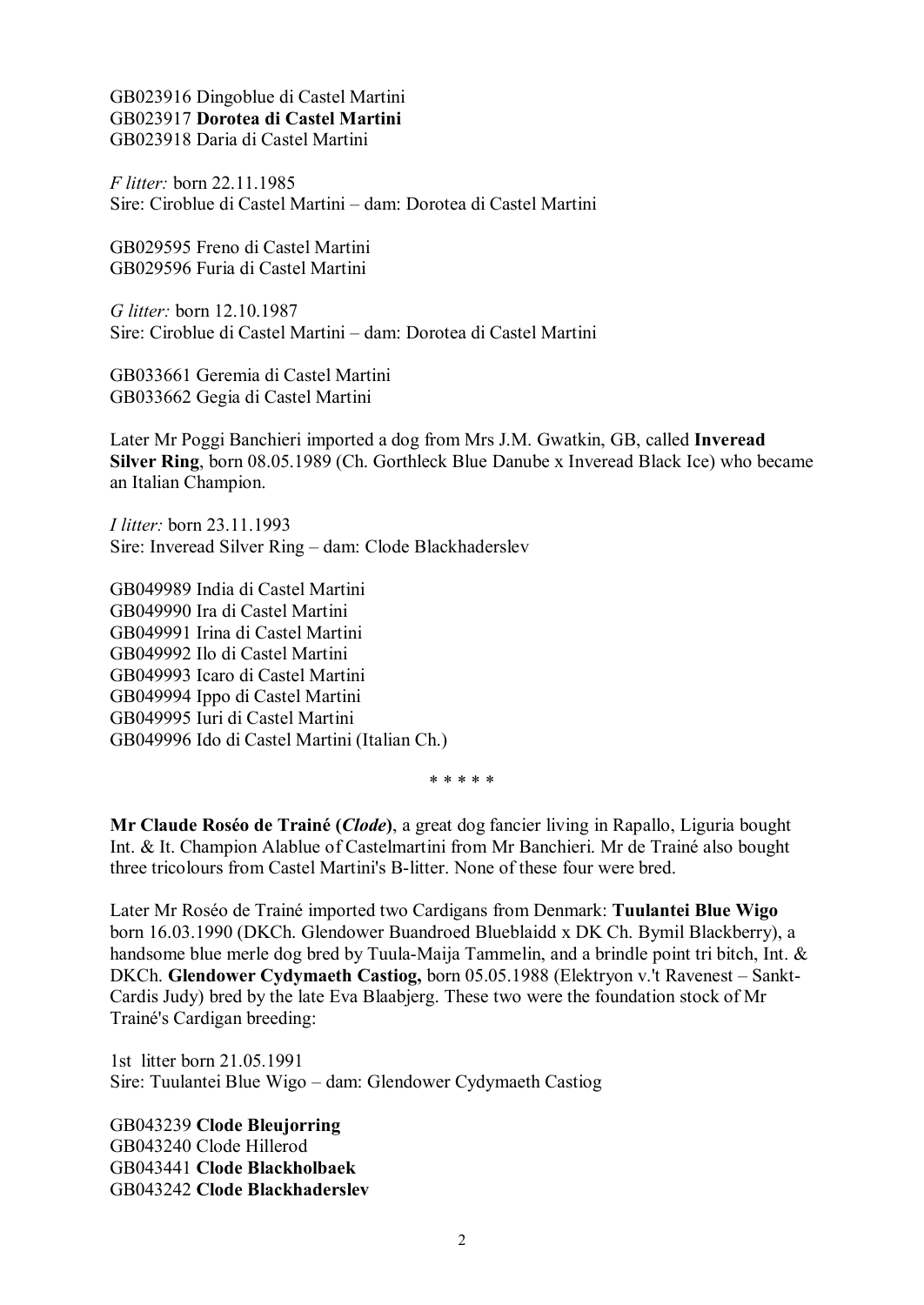2nd litter born 24.12.1992 Sire: Inveread Silver Ring - dam: Clode Blackhaderslev

GB046911 Clode Unaccustomedblueblue GB046912 Clode Unaccountabletritri GB046913 Clode Unexpectedthunderstorm

3rd litter: born 10.05.1993 Sire: Clode Bleujorring – dam: Glendower Cydymaeth Castiog

GB046917 Clode Nautikaebekallamirtilla GB046919 **Clode Nautilaelikafiorella** (I & Int.Ch.), female, owner Mrs Nicole Oliveri

4th litter: born 08.06.93 Sire: Clode Bleujorring – dam: Clode Blackholbaek

GB048404 **Clode Bluecalifornianwave,** male

\* \* \* \* \*

**Mr Alberto Tartari (***Giorsal***)**, breeder of Cairn Terriers since 1980, joined the Cardigan enthusiasts and imported from France **Fun Lady de la Caverne des Anges** born 08.10.90 (Int. & F.Ch. Droopy of St Hilaire's Park x Kentwood Lynwen), bred by Jocelyne Thomas and already a San Marino Champion at the tender age of 9 months.



Fun Lady de la Caverne des Anges



Giorsal pupppies (minus G. Gwynora)

Fun Lady was mated to Mythos Egger-Mokronog (Dennis zur Emsfähre x Elka vom Haus Fuchs, bred by Josef Egger in former Yugoslavia (now Slovenia) and exported to Franco Guastalla in Italy) and on 21.11.1992 produced 7 puppies:

GB047195 Gwynfor GB047196 Giorsal Gruffud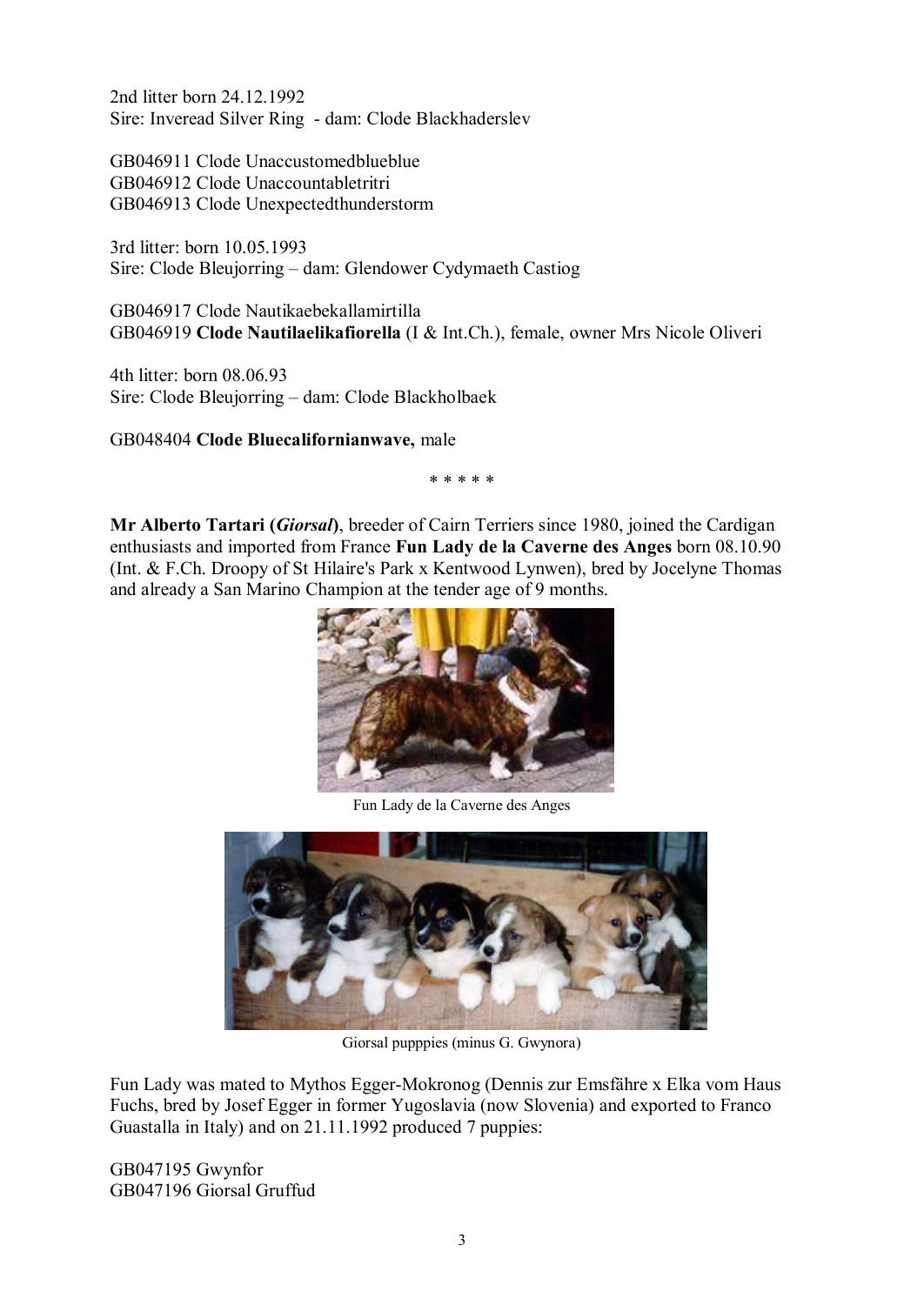GB047197 Giorsal Gwythyr GB047198 Giorsal Griffri GB047199 Giorsal Garmon GB047200 **Giorsal Gwenda**, sold to Giuseppe Bonvicini GB047201 Giorsal Gwynora, sold to Gabriele Ziani

\* \* \* \* \*

**Mrs Nicole Gerry Olivery (***Druidwood***)** bred Clode Nautilaelikafiorella to I Ch. Clode Bluecalifornianwave. Puppies born 09.12.1995:

GB053659 **Druidwood Celticblackcamelot** GB053660 Druidwood Celticbluesimone (Ch.), owner Corrado Muzio GB053661 Druidwood Crudeliabluedemon GB053662 Druidwood Cruellablackdeville

\* \* \* \* \*

**Mr Giuseppe Bonvicini** bred Giorsal Gwenda to Druidwood Celticblackcamelot. Puppies born 12.02.1997

GB056982 Actorginored GB056983 Airyblackfile (I Ch.), male GB056984 Aliciablacksoul GB056985 Againisablack

\* \* \* \* \*

**Mr Gabriele Ziani (***Aequam***)** bought Fun Lady de la Caverne des Anges from Mr Tartari and bred her to Antoc Gregory (Baileswood Geriant x Antoc Angel Delight, imported from the UK by Mr Josef Egger while living in Austria, and later (1993) owned by Doris Düwel, Germany). Puppies born 31.08.94:

GB051366 Atheneo GB051367 Antiacolotus GB051368 Amantearose GB051269 **Athinaviolet**



Amantearose

Athinaviolet was bred to Multi Ch. **Joseter Oban** (UK imp.) born 01.06.96 (Joseter Walker x Joseter Sonata), bred by Peter Clifton. 6 (possibly 7) puppies were born on 09.10.1997, but only 5 were registered:

LO9877808 Baglanpradesh LO9877809 Benamber LO9877811 Betsimahal LO9877812 Blodynjaipur LO9877814 Bethanleh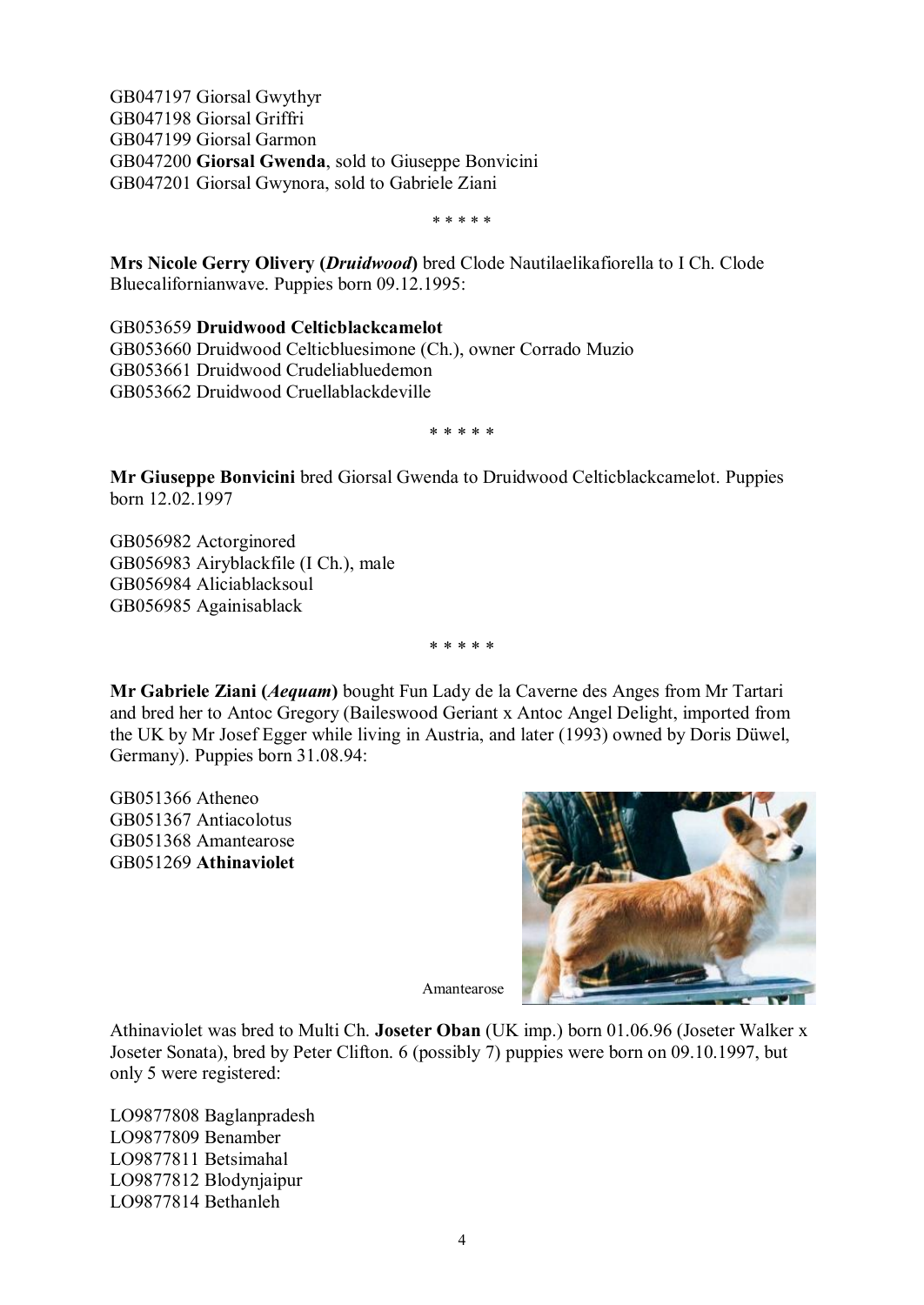

(Aequam's) B-litter



Ch. Joseter Oban Ch. Kerman Faith

Then Mr Ziani imported Ch. **Kerman Faith** born 31.12.1999 (Cardhew Superted x Kerman Copper Beech at Joseter), bred by Fran Fricker, UK and mated her to Ch. Joseter Oban. Puppies born 15.01.2002:

GB0283961 **Aequam Celso**, owner Lapo Lombardini GB0283962 Aequam Callisto GB0283963 Aequam Colombo GB0283964 Aequam Clelia GB0283965 **Aequam Clotilde** GB0283966 Aequam Camilla



Gabriele Ziani with Aequam Callisto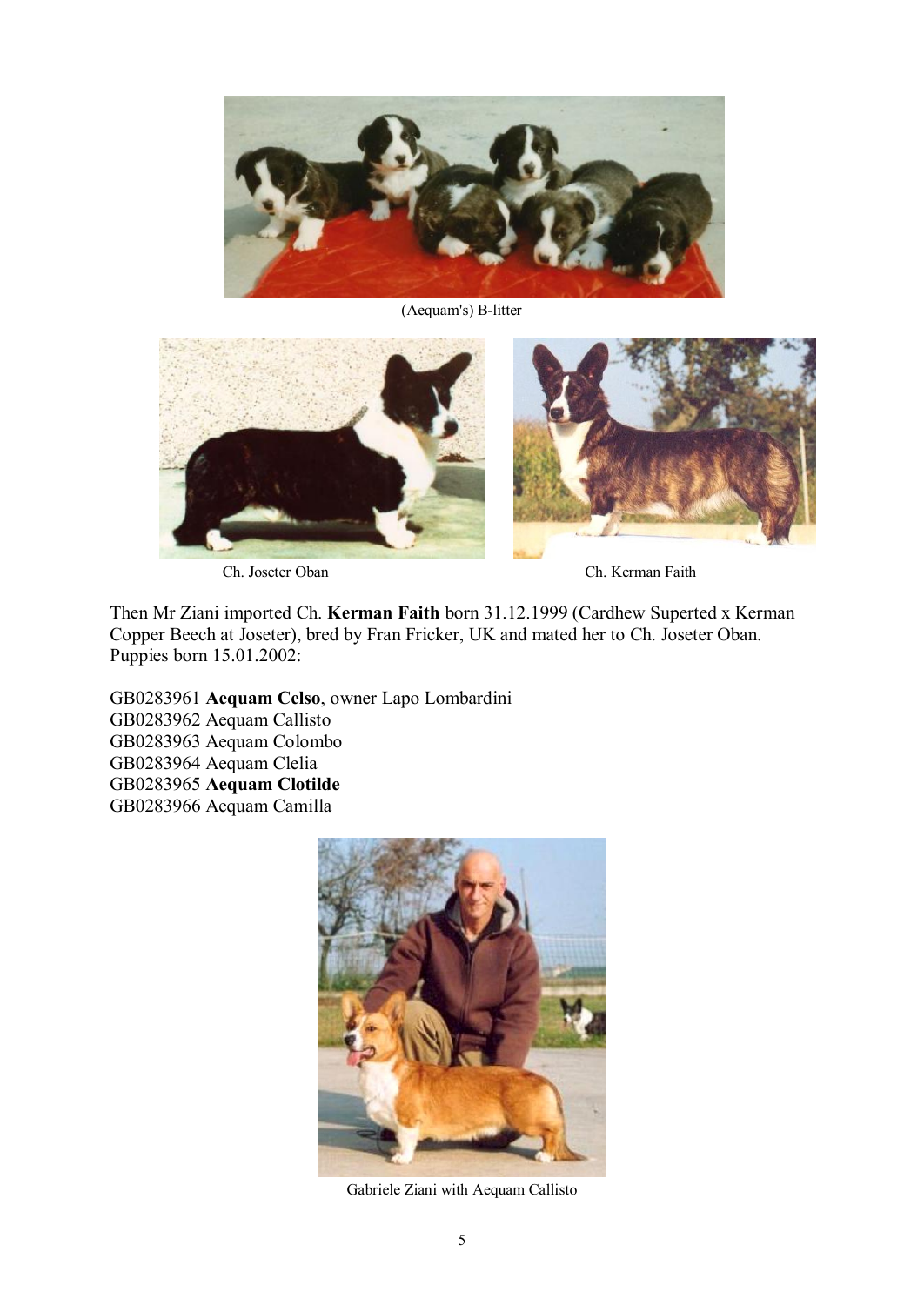Aequam Clelia and Clotilde were exported to Fran Fricker in the UK where A. Clotilde for Kerman was Best Puppy at Crufts 2002. Afterwards she went with Erich Faarup to Denmark where she produced two litters (Faaarup W and Y) both by Ch. Faarup Razz.

Ch. Joseter Oban and Ch. Kerman Faith are now owned by Patrizia Bolognesi.

\* \* \* \* \*

**Mr and Mrs Lapo and Cinzia Lombardini (***Poggiobellino***)** imported the bitch Ch **Yardican Ultra Unique** born 16.07.2004 (Yardican Magic Moments x Yardican Celtic Charm), bred by Meri Tuuli Aalto, Finland, and mated her to Ch. Aequam Celso.





Aequam Celso Yardican Ultra Unique

Puppies (2 males, 1 female) born 18.10.2006:

LO0754852 Ajacedipoggiobellino LO0754853 Albinia LO0754854 Apulejo



Ajace and Albinia at 6 months

\* \* \* \* \*

**Mr and Mrs Corrado and Marilena Muzio (***Della Baffa Nuova***)** imported the blue merle dog Multi Ch. **Oscar Nemorino de Montglane** born 13.02.1998 (Magdor Sir Echo x Seren Las Gwenlais), bred by Alain Thévenon, France. Later they imported the tricolour bitch Ch. **Bethwyn Ebony Rose** born 03.01.2004 (Ch. Finlai Beau Luke x Bethwyn Bacardi Breezer), bred by Sue Hadley, Australia.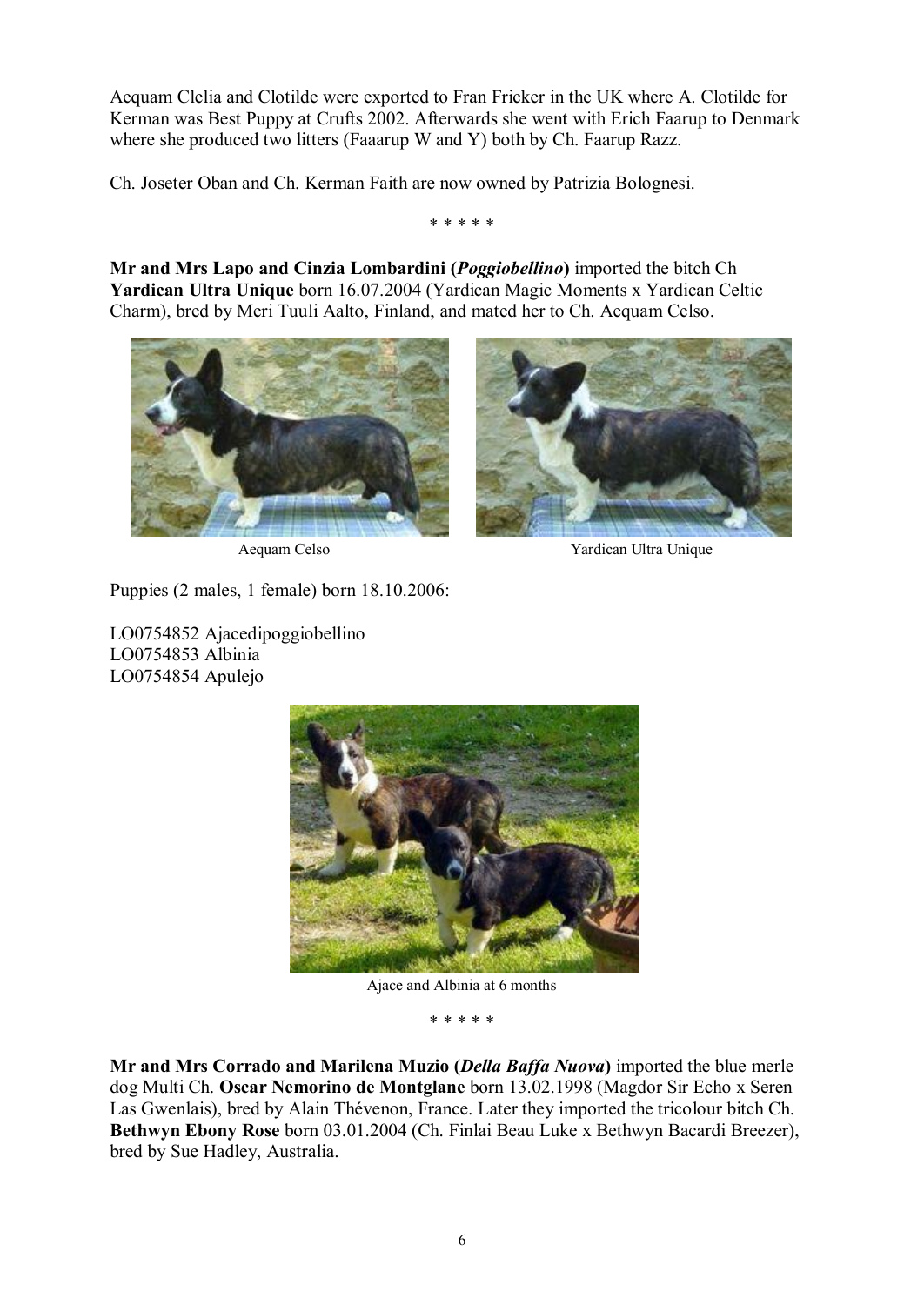



Multi Ch. Oscar Nemorino de Montglane Ch. Bethwyn Ebony Rose

Puppies (7 males,1 female) born 21.9.2007:



Puppies by Oscar Nemorino de Montglane and Bethwyn Ebony Rose

LO0812876 Origine, female, owner Karen Bechmann (Arddun), Denmark LO0812877 O.C. Edward LO0812878 Orazio, owner Karen Bechmann (Arddun), Denmark LO0812879 Olmo LO0812882 Oscar LO0812883 Orlando LO0812884 Oberon LO0812886 Orso for Geestland, owner Heli Hirsikangas (Geestland), Finland

\* \* \* \* \*

## **Other imports:**

Pembroke breeder Mr F. Sala (della Selva Oscura), Alice Superiore, imported the blue merle dog Laszlo Egger-Mokronog, born 06.01.1989 (Int.Ch. Hercules van t'Ravenest x Int.Ch. Elke vom Hause Fuchs) bred by Mr Josef Egger (probably in Yougoslavia).

Mr Mario Denti, Milan, imported the brindle bitch Highness Gina of St Hilaire's Park, born 31.08.1992 (Magdor Sir Echo – Dolce Vita of St Hilaire's Park) bred by Nicole Boulon, France.

Mrs Luisa Romanini and Mr Roberto Eleuteri (Ashgrove), Capranica (VT), imported the blue merle dog Coewdig's Blue Star, born 31.10.2002 (Coedwig's Carbon Blue x Coedwig's Ice Princess**)** bred by Kim Shira and Leda Thompson, USA